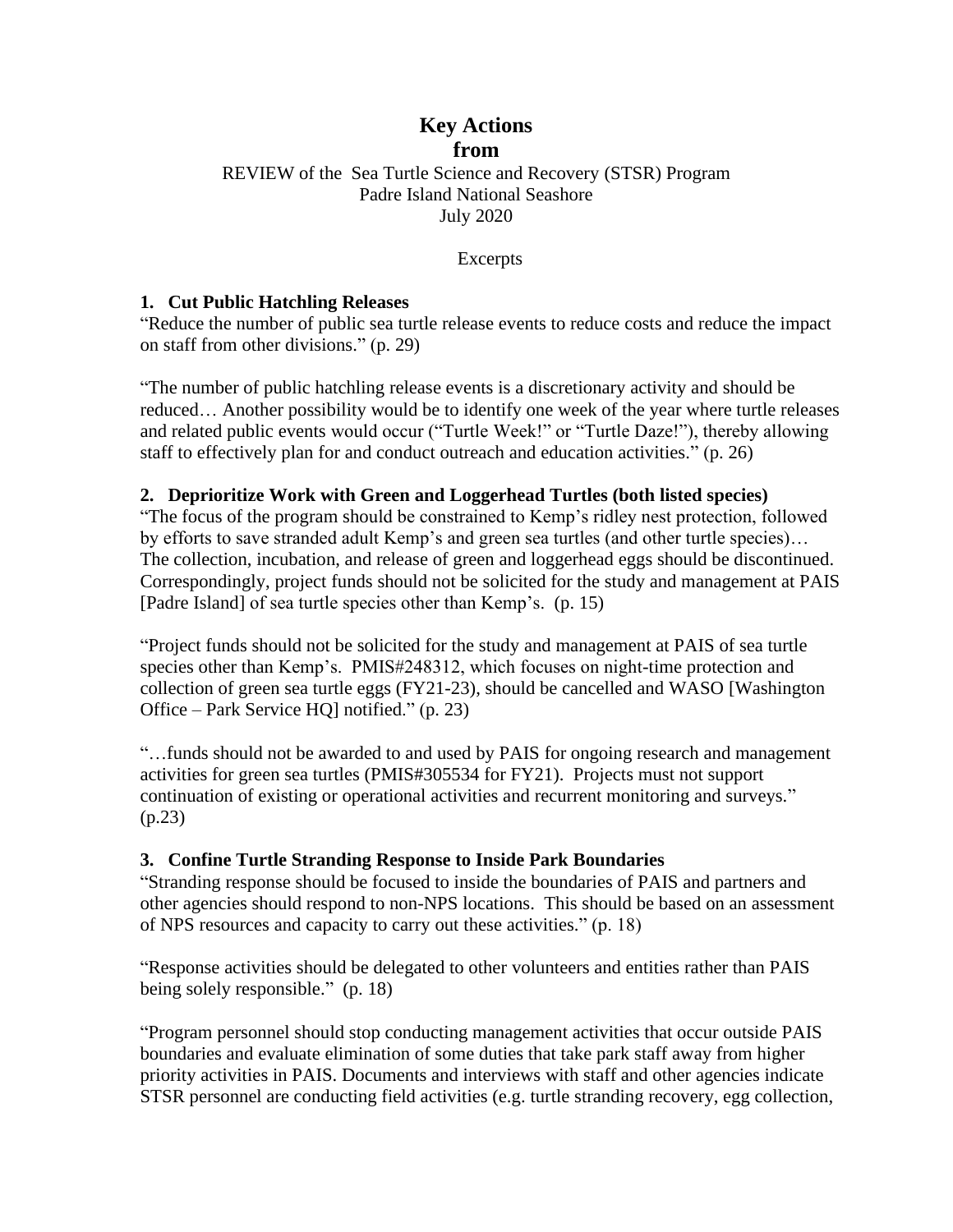beach surveys, etc.) outside PAIS boundaries. This is a liability concern for the NPS. Other agencies or groups should assume these duties or activities outside PAIS boundaries. If others (for example, FWS, TPWD, NMFS) cannot or do not assume these activities then this would indicate a lower priority to those groups and thus not relevant to PAIS priorities." (p. 25)

# **4. Reduce Nest Relocations: Build Corrals on Beach**

"In down island areas that receive less beach driving, reductions in nest relocation should be the desired condition, including in situ nest protection where nests are marked, fenced, and traffic is diverted around them; similar to typical sea turtle nest management performed on beaches elsewhere in the country...If nests must be moved in this area, preference should be given to relocation to corrals." (p.16)

# **5. Eliminate Weekend Beach Patrols**

"Patrols on down island stretches should be reduced to five days per week (e.g. Thursday through Monday), 8- or 10-hour days, and one or two patrols per day (as was done in the past). Patrols can focus on protecting nests from beach driving and monitoring to assess the potential impacts of inundation and predation." (p.16)

# **6. Limit Scope of Scientific Research**

"Focus research towards efforts that directly improves management of the species within the park." (p. 18)

"Contributing to scientific publications is appropriate and admirable, however, publishing should not be a driver of STSR program or individual success. The park should actively work with outside partners to identify and conduct future research that has in the past been conducted by NPS staff." (ps. 18-19)

# **7. Cut Program Funding**

"The funding level of the STSR program is not aligned with overall park priorities." (p.26)

"Without additional funding the park still conducts sea turtle management and recovery activities (e.g. collection of turtle eggs, hatching and release) which serve as mitigation measures that are presumably related to BOs [Biological Opinions] issued by the FWS for projects along the entire Texas coast and well beyond the boundaries and administrative responsibilities of PAIS and the NPS." (p. 20)

"The park should begin planning for what critical activities must be accomplished with a 30% reduction in funding resources available." (p.24)

### **8. Control Media Access**

"News releases and other media contact should be handled by the Park Public Information Officer (PIO). After consultation with the Park PIO, and in accordance with Superintendent guidance/policy, STSR staff members may do interviews with media." (p. 29)

# **9. Cut Staff Support; Sharply Limit Overtime**